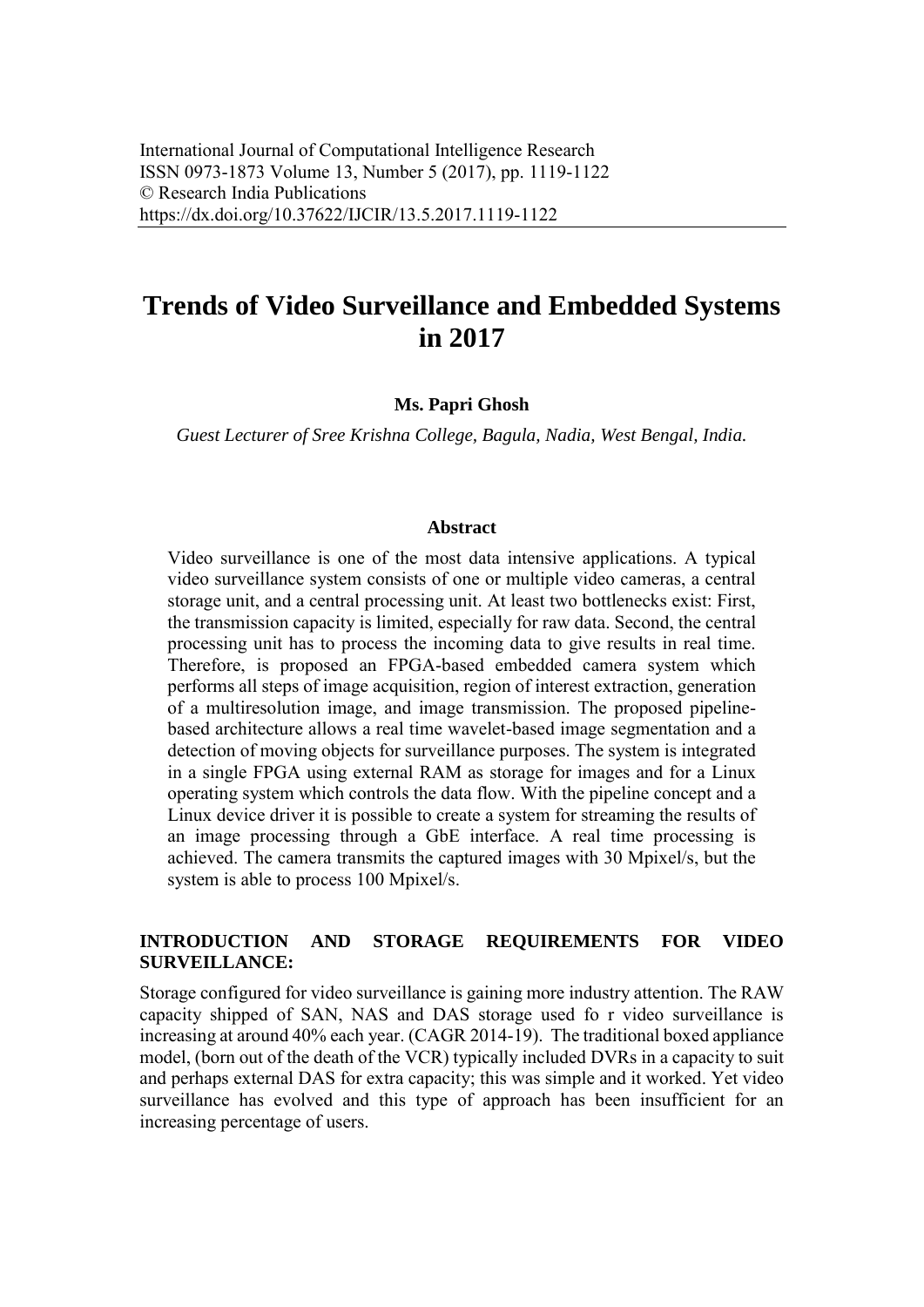Average camera resolution continues to increase. HD-compliant 1080p 25/30 fps cameras have established themselves as the minimum expected from new cameras. Panoramic and 4K cameras are two further storage-hungry high-growth categories. Analytics and more efficient compression technologies will reduce some of the storage requirements. However, these technologies are not going to offset the large increase of data from increasing shipments of higher specification cameras, which are capturing much more information than ever before. Also the increasing perceived value of video information will increase the length of time it is stored. Increased storage requirements in video surveillance are the consequence that few want to talk about or to plan for.

Initial cloud storage offerings have made headway in the body-worn camera market, yet IHS believes that the longer-term costs of increased spec. cameras and more widespread deployment mean a hybrid approach will best suit the larger systems. This approach will incorporate multiple storage types and will often be the most costefficient solution. In its most basic form, this means a combination of cloud and local storage with one unified platform.

#### **TRENDS ON EMBEDDED SYSTEMS:**

According to the World Semiconductor Trade Statistics today about 98 percent of programmable digital devices are actually embedded. Embedded computers are found in nearly all more elaborate technical devices today and these embedded computers are the basis to provide the sophisticated functionalities of such devices. More and more innovative functionalities are added to existing technical devices and even completely new types of gadgets emerge. There are numerous examples. They start by simple everyday appliances in facilities and facility management such as heating, air conditioning, elevators, escalators, and mission control systems and many more. We find them in production units from robotics to production automation systems.

Another important area of application is communication industry where the revolution of mobile phones, handhelds for communication and various forms of new networks are only due to the advances in computer systems and Embedded Systems. Examples for the ubiquitous use of digital technology are numerous. For instance, infotainment is heavily based on digital technology and the possibilities for Embedded Systems are literally unbounded, be it toys, computer games, music players, movie players or all kind of multimedia devices. Often, we do not even realize any more the digital technology in all the kinds of handhelds and mobiles we use.

So, one of the big challenges is to manage the complexity and reliability of the development, operation, and maintenance of Embedded Systems. We have to understand much better how to capture the requirements for systems with embedded devices and how to be able to find out the user demands. For such systems, ways to create adequate human machine interfaces are needed, which are addressing the needs and capabilities of the typical users and to improve the systems' usability and reliability. There are many relevant areas of Embedded Systems with a tight interference with the consumers' interest in environmentally friendly products as well as with the respective regulation. These areas include the biological impact of electromagnetic emissions,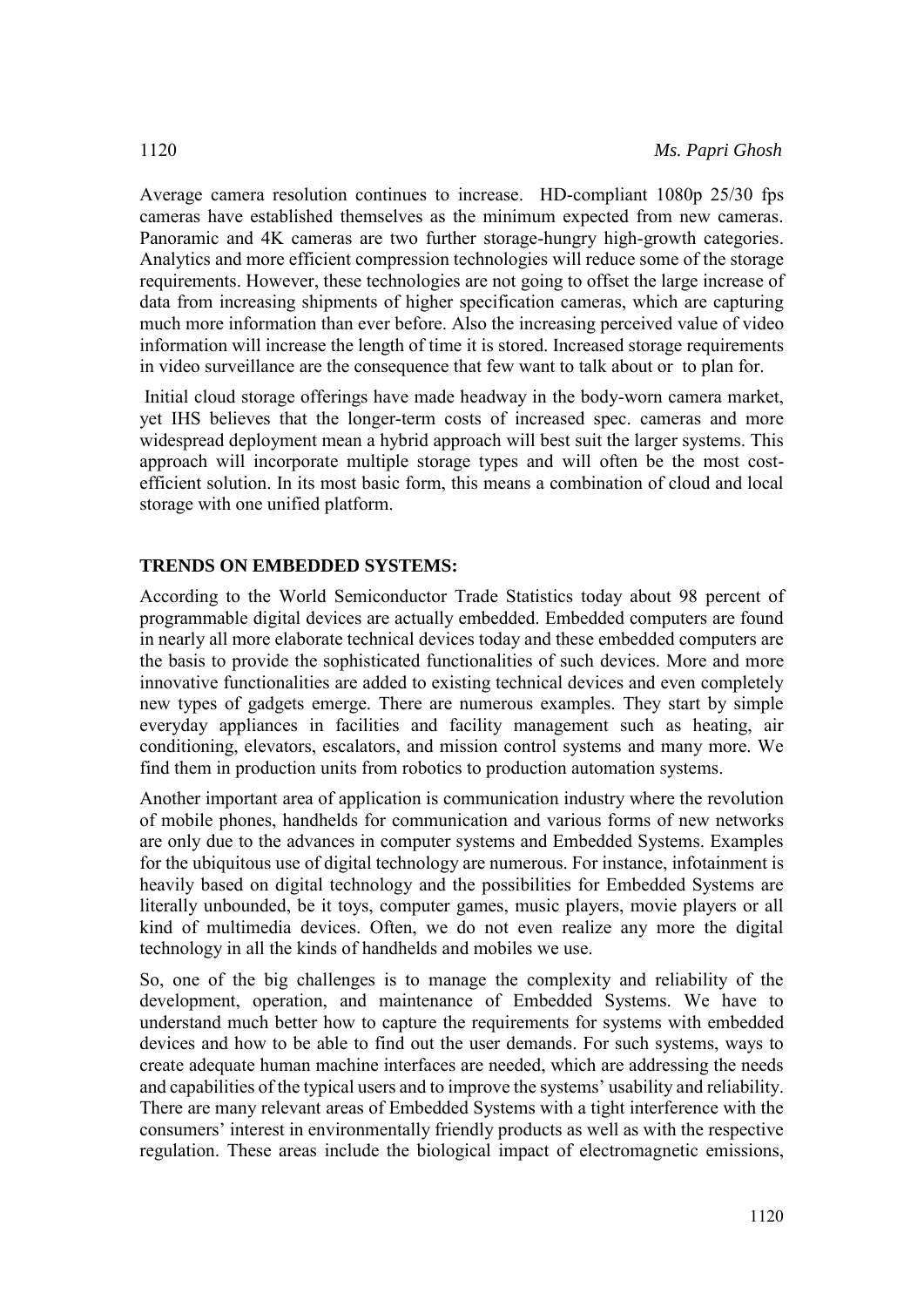electromagnetic interference (EMI), energy conservation and emissions, and public health, especially prevention of hazards caused by Embedded Systems. The increased amount of intelligence supplied with Embedded Systems and the basic enablers for more intelligent control such as electronic replacements for mechanical linkages are often beneficial for compliance with policy and environmental issues.

Some examples are:

- increased efficiency of power-consuming machines and devices by improved processor technology, RFID technologies and smarter energy management [IEE2005] in plants as well as in office and private buildings,
- less radiation from mobile devices by smart, power-aware wireless protocols that adjust radiation levels to the demands of the wireless link [IEE2005],
- improved emissions and fuel consumption in automotive and avionics through advanced electronic engine controls that are connected to more sensors to incorporate information that helps to minimize the fuel needed reduced emissions and fuel consumption through improvement of traffic flow. Advanced telematics applications in automotive and more intelligent, i.e. networked, traffic management systems could help to reduce traffic jams. [PFH2005] estimate that the European market for complex telematics and traffic control systems are  $\epsilon$  3.7 billion in 2005 and that it will reach  $\epsilon$  5.8 billion in 2010. The world market, today worth  $\epsilon$  25 billion, is expected to grow by six to seven percent per year.
- Also the efficiency of power stations can be increased through better control systems. This is valid for all types of combustion power stations. Also renewable energy sources can be used more efficiently, which increases their cost effectiveness. For example, solar trackers that "follow" the sun across the daytime sky always ensure that solar panels are exposed to the maximum available sun energy. This technology increases the energy output by up to 40%.

#### **POSITIVE EFFECTS OF EMBEDDED SYSTEMS:**

Embedded Systems ease environmental research or enable many new investigations. The measurement and tracking of diverse data like weather and climate data paves the way for new research insights. In addition, sensors are used more often to identify early indicators for earthquakes, volcanic eruptions or flood waves. Other sensors and wireless sensor networks are used to observe animals and to track changes of ecosystems to better understand these changes and examine the effects of nature conservation activities.

#### **CONCLUSION:**

It is inevitable that the on-board processing power of video surveillance cameras will continue to increase and many applications will be performed at the edge. However,